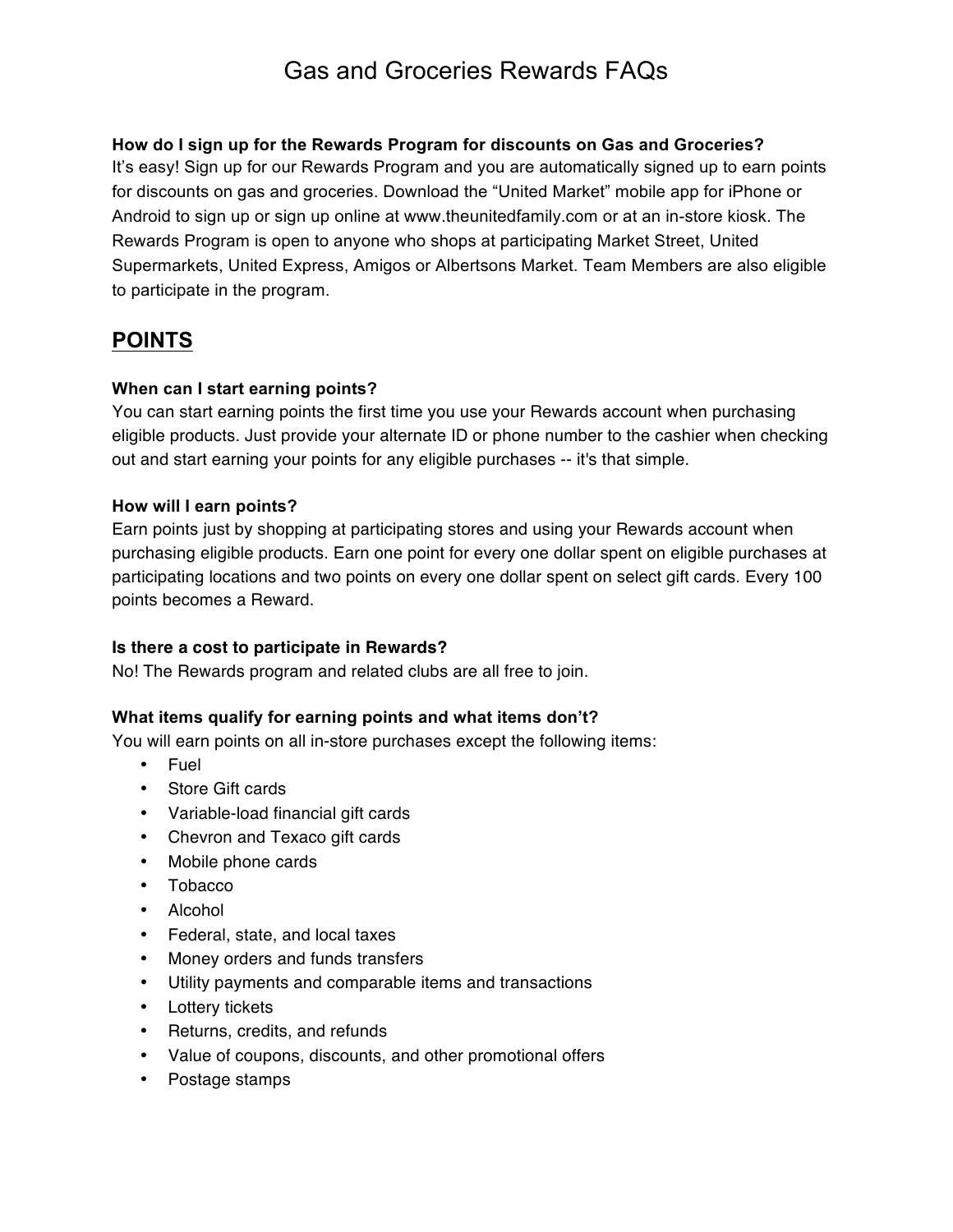- Depending on state and local laws, fluid items in the refrigerated dairy section-including fluid dairy substitutes
- Any other products sold at face value as a convenience for our guests

#### **Why can I not earn points on certain items?**

We cannot reward certain purchases such as beer, wine, or tobacco because of state law, so points cannot be earned when purchasing these products or redeemed on these purchases. Please note that United Supermarkets, LLC, reserves the right to exclude additional items at any time during the program. Points may be deducted for the equivalent amount of any returns or credits. Points are earned on out-of-pocket pharmacy costs (for example, prescription copays) only. Points are not applicable to prescription drugs paid for in whole or in part by any insurance plan, federal, or state government programs (e.g., Medicare, Medicaid).

#### **Do I earn points on pharmacy purchases?**

Points are earned on out-of-pocket prescription costs, including co-payments. Points are not applicable to prescription drugs paid for in whole or in part by any insurance plan, federal, or state government programs (e.g., Medicare, Medicaid).

#### **Do I earn points on gift cards?**

Gift cards earn 2 points per \$1 every day. You can earn points on all gift cards excluding Store Gift Cards, variable-load financial gift cards, Chevron or Texaco gift cards, and mobile phone cards.

#### **How do I know how many points I have?**

Every time you make a purchase with your Rewards account, simply check your receipt to see how many points you earned for that transaction. Your receipt will also show how many points you've accumulated to date. You can also check your points online, on the mobile app, or on the in-store kiosk.

#### **How do I view my points online?**

Log into your Rewards account online and click on "Rewards Program." You will see your points and Reward balance on the screen. You can also see your points balance at the bottom of your receipt.

#### **How do I earn a reward?**

Every 100 points earned becomes a reward eligible to be redeemed for discounts on gas and groceries.

### **Is there a limit to how many points I can earn?**

There is no limit to the number of points you can earn each month. Rewards can be used through the end of the following month. Each month is a separate earning period; previous and current months' points do not combine.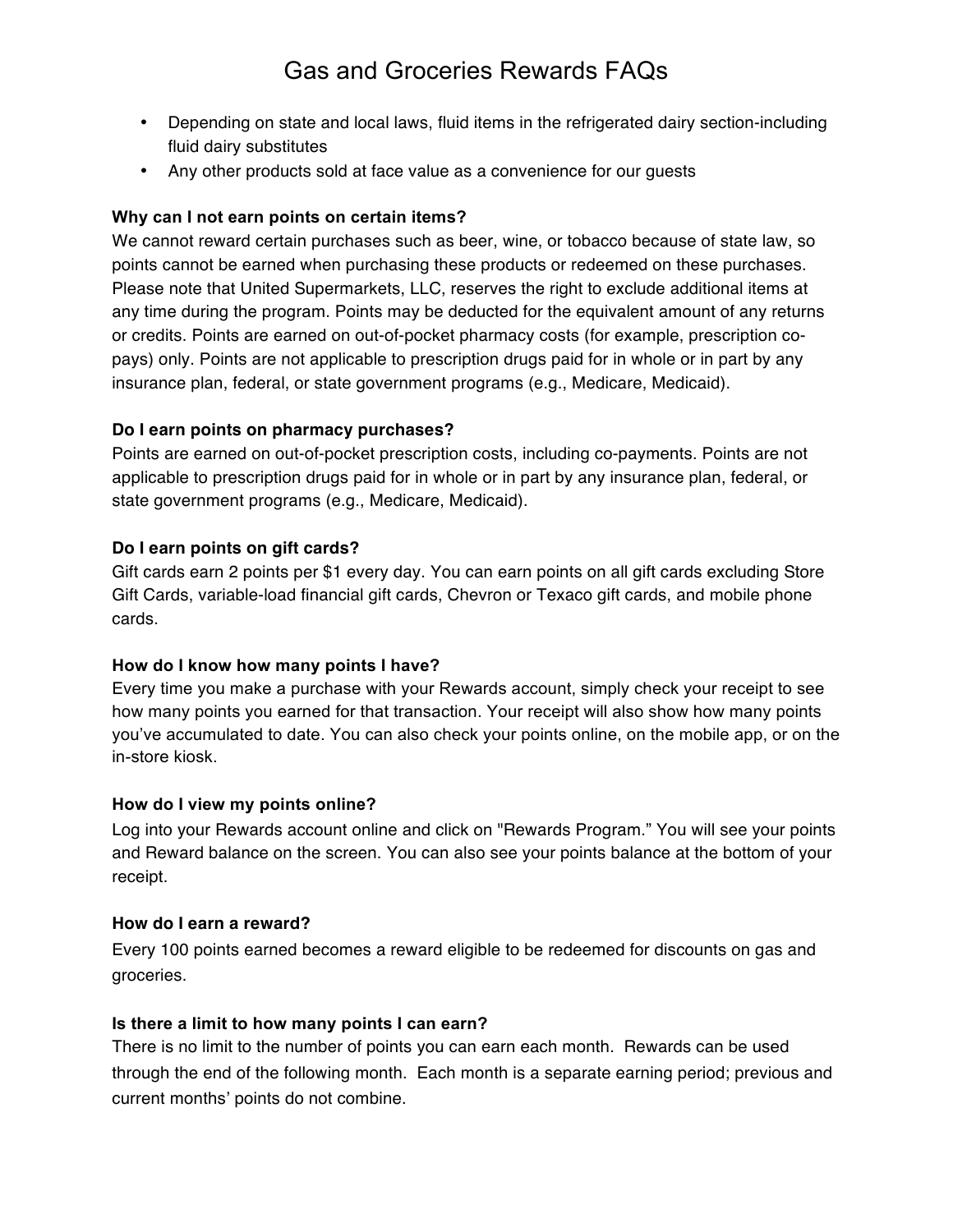#### **Do points expire?**

Yes, Points totaling less than 100 expire at the end of the calendar month in which they were earned. Rewards earned during each month can be used through the end of the following calendar month (for example, rewards earned in January can be used through the end of February and would expire at 2 AM Mountain Time on March  $1<sup>st</sup>$ .). Points totaling less than 100 expire at the end of the calendar month in which they were earned.

#### **Can I earn points at other locations?**

You can earn points at any United Supermarkets, Market Street, Amigos, United Express and Albertsons Market locations. Points earned at United Banner stores in the Dallas-Fort Worth area cannot be combined with points earned at Albertsons Companies Banner stores.

#### **Can I share points with a friend?**

At this time, points cannot be shared with other accounts.

#### **When do my rewards expire?**

Rewards earned during each month can be used through the end of the following calendar month (for example, rewards earned in January can be used through the end of February and would expire at 2 AM Mountain Time on March  $1<sup>st</sup>$ .). A detail of rewards earned and expired can be found online, on the mobile app or on the in-store kiosk.

### **I prefer to use a card instead of using my phone number. Can I get a card for the Rewards Program?**

Our Rewards Program does not require a card. It uses your phone number or alternate ID at checkout to reference your account. However, we understand that some people do prefer a card. To request a card, please visit http://bit.ly/2xui9zD and submit a comment form or call 1- 877-848-6483.

## **GROCERY REWARDS**

#### **Is there a limit to how many points I can redeem in one purchase?**

There is no limit to the amount of points you can redeem for grocery rewards, as long as you have enough rewards for each discount. There is a limit of 1,000 points for a \$1.00 fuel discount in a single fuel purchase, up to 25 gallons.

#### **Can I redeem points for grocery discounts in all United Banner stores?**

Grocery discounts are available in select locations. Check your local store for details.

#### **How do I choose between a discount on gas or groceries?**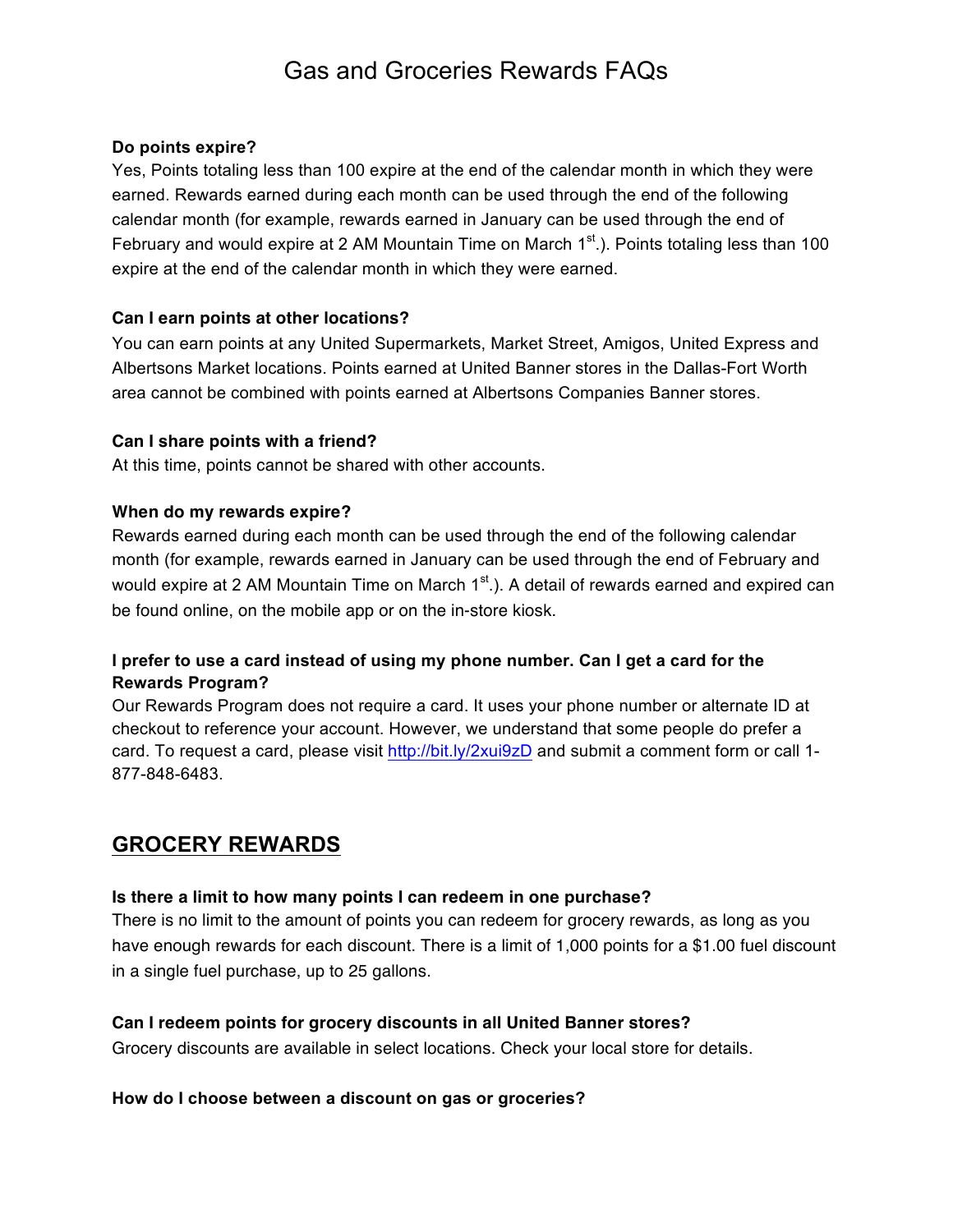If you have rewards available, simply make a fuel purchase and follow the prompt on the fuel pump to redeem your points. If you are redeeming points toward free or discounted grocery items, simply tell the cashier you would like to use your reward today and which item you are purchasing. It's that easy!

#### **How can I get a list of the items available for free or discounted groceries?**

You can pick up a list of available items in your local store, on our website, or in the United Market App. Items are also marked at the shelf with a special tag identifying them as a Reward item.

## **GAS REWARDS**

### **Are all rewards eligible to use at United Express, and participating Chevron and Texaco locations?**

All rewards earned at participating locations are available to use at United Express stations and at participating Chevron and Texaco stations outside of the Dallas-Fort Worth area. Rewards earned at United Banner stores in the Dallas-Fort Worth area cannot be redeemed at participating Chevron and Texaco stations or combined with points earned at Albertsons Companies Banner stores.

#### **How do I know how many rewards I have to use at United Express locations?**

Simply check your receipt to see how many rewards are available to redeem. You can also check your points and rewards online, on the mobile app, or on the in-store kiosk.

## **How do I know how many rewards I have to use at participating Chevron and Texaco stations?**

Simply check your receipt to see how many rewards are available.

## **I shop at other Albertsons Companies Banner stores. Can I combine my rewards across stores?**

Rewards, not points, earned at United Banner stores outside of the Dallas-Fort Worth area can be combined with rewards earned at Albertsons Companies Banner stores and redeemed at participating Chevron and Texaco stations outside of the Dallas Fort-Worth area and at Albertsons fuel locations. Rewards earned at Albertsons Companies Banner stores cannot be redeemed at United Banner stores or United Banner fuel locations.

## **Can I combine my points earned at United Banner stores with points earned at Albertsons Companies Banner stores?**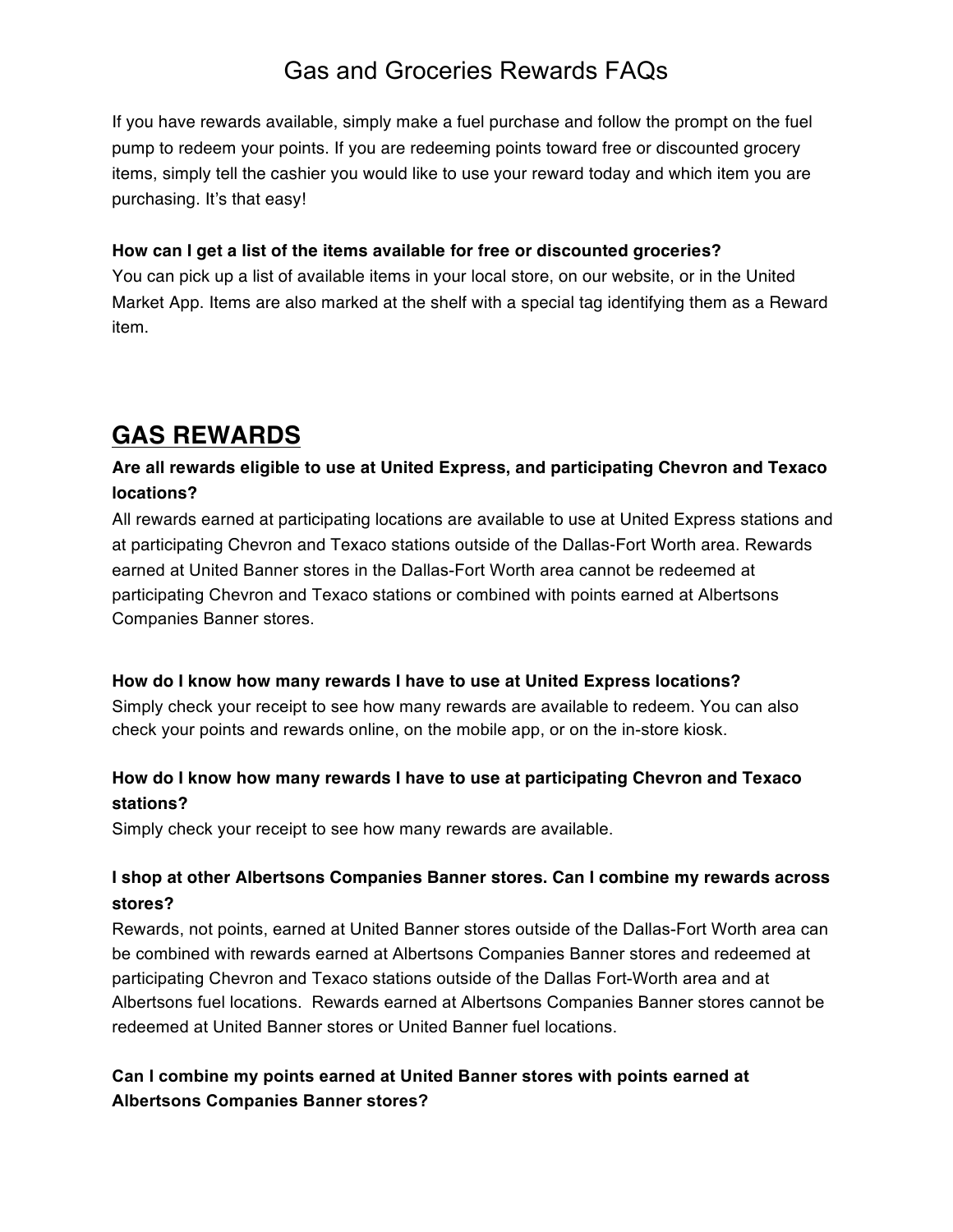No, at this time, points earned at United Banner stores and Albertsons Companies Banner stores cannot be combined for rewards on either grocery items at United Banner stores or fuel at any fuel locations. Gas rewards that you have earned at these stores can be combined and redeemed at participating Chevron and Texaco stations or Albertsons fuel locations.

## **I shop at Market Street locations in the Dallas-Fort Worth Area. Are my rewards eligible to redeem at United Express, Chevron and Texaco locations?**

All rewards earned in the Dallas-Fort Worth area are available to use at United Express locations. Rewards earned at United Banner stores in the Dallas-Fort Worth area cannot be redeemed at participating Chevron and Texaco stations.

#### **How do I use my rewards for a fuel discount at the United Express fuel pump?**

If you are paying at the pump, you will need the fuel discount code printed on the bottom of your receipt. You can also find your fuel discount code in the United Market mobile app on the "My Account" page. Enter this code at the pump to redeem your fuel discount. At this time, your alternate ID or phone number cannot be used at the pump.

#### **What if I don't have my fuel discount code?**

Your fuel discount code is available on the Mobile App at the bottom of the "My Account" page. Additionally, you can give the fuel attendant your alternate ID or phone number to print a receipt with your fuel discount code.

### **How do I use my rewards for a fuel discount at a participating Chevron and Texaco station?**

When you purchase fuel at participating Chevron and Texaco stations, simply enter your phone number and follow the screen prompts at the pump. Any available discounts up to \$1.00 off per gallon will be applied automatically. You are allowed no more than 25 gallons in a single fill-up, subject to rounding for Chevron or Texaco in-store fuel transactions or limits placed on your payment card by your financial institution, which may be lower, and a limit of 1 vehicle per transaction. Rewards cannot be redeemed after pumping.

### **How do I choose how many rewards I use for a fuel discount?**

Our fuel pumps make it easy for you to get the maximum discount. When you enter your fuel discount code and chose to use a discount, the maximum discount will apply based on your available rewards. For example, if you have 1 reward, a 10¢/gallon discount will apply; If you have 2 rewards, a 20¢/gallon discount will apply. The discount will increase incrementally up to a maximum of 10 rewards (1,000 points) for a \$1.00 discount per gallon on one transaction of up to 25 gallons. For limits at other participating stations, refer to your store specific program details.